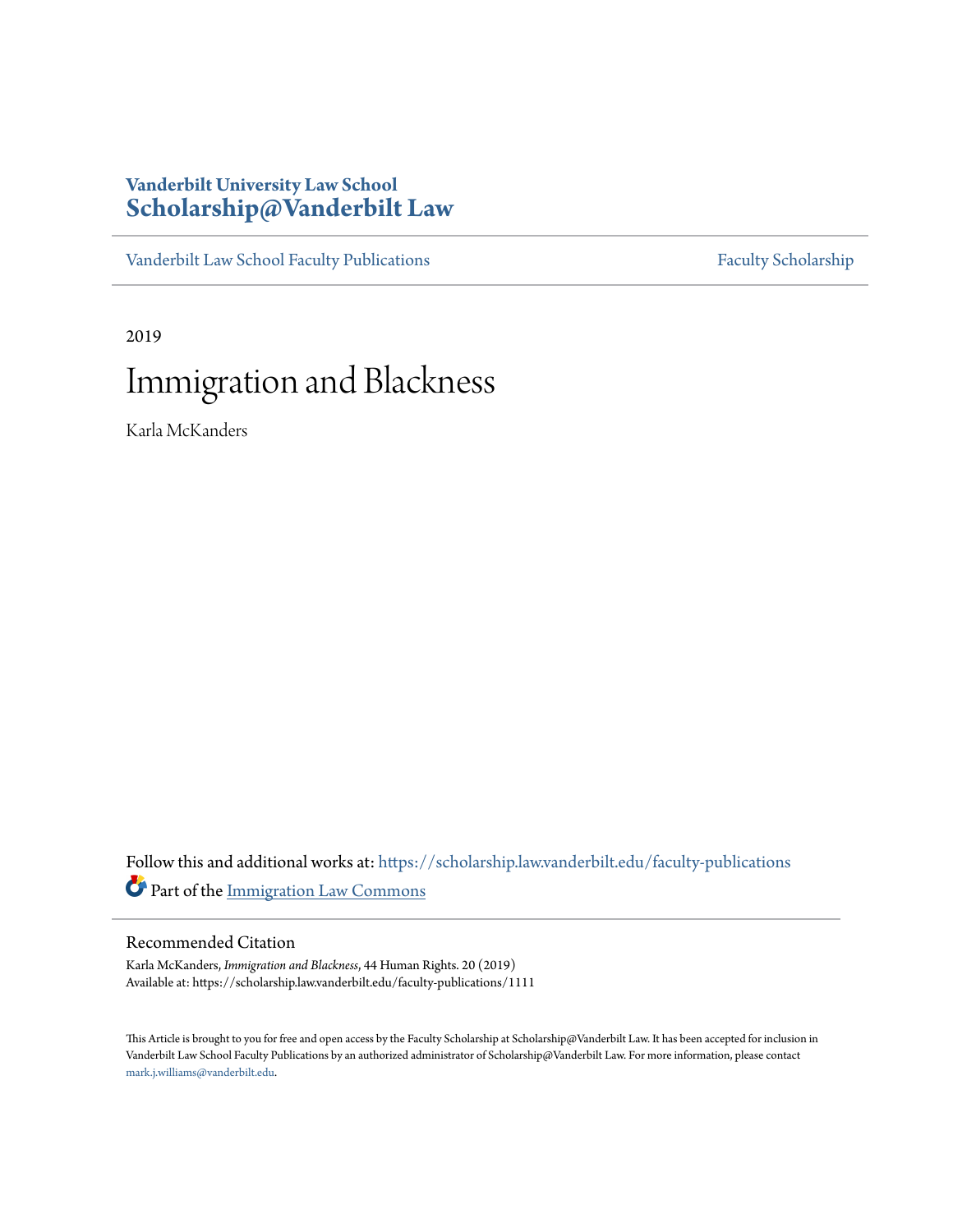

Content downloaded/printed from [HeinOnline](https://heinonline.org/HOL/Page?handle=hein.journals/huri44&collection=journals&id=22&startid=&endid=25)

Wed Oct 2 11:07:07 2019

Citations:

Bluebook 20th ed. Karla McKanders, Immigration and Blackness: What's Race Got to Do with It, 44 Hum. Rts. 20 (2019).

ALWD 6th ed. Karla McKanders, Immigration and Blackness: What's Race Got to Do with It, 44 Hum. Rts. 20 (2019).

APA 6th ed. McKanders, K. (2019). Immigration and blackness: What's race got to do with it. Human Rights, 44(1), 20-23.

Chicago 7th ed. Karla McKanders, "Immigration and Blackness: What's Race Got to Do with It," Human Rights 44, no. 1 (2019): 20-23

McGill Guide 9th ed. Karla McKanders, "Immigration and Blackness: What's Race Got to Do with It" (2019) 44:1 Human Rights 20.

MLA 8th ed. McKanders, Karla. "Immigration and Blackness: What's Race Got to Do with It." Human Rights, vol. 44, no. 1, 2019, p. 20-23. HeinOnline.

OSCOLA 4th ed. Karla McKanders, 'Immigration and Blackness: What's Race Got to Do with It' (2019) 44 Hum Rts 20

Provided by: Vanderbilt University Law School

- -- Your use of this HeinOnline PDF indicates your acceptance of HeinOnline's Terms and Conditions of the license agreement available at <https://heinonline.org/HOL/License>
- -- The search text of this PDF is generated from uncorrected OCR text.
- -- To obtain permission to use this article beyond the scope of your license, please use: [Copyright Information](https://www.copyright.com/ccc/basicSearch.do?operation=go&searchType=0&lastSearch=simple&all=on&titleOrStdNo=0046-8185)

Use QR Code reader to send PDF to your smartphone or tablet device

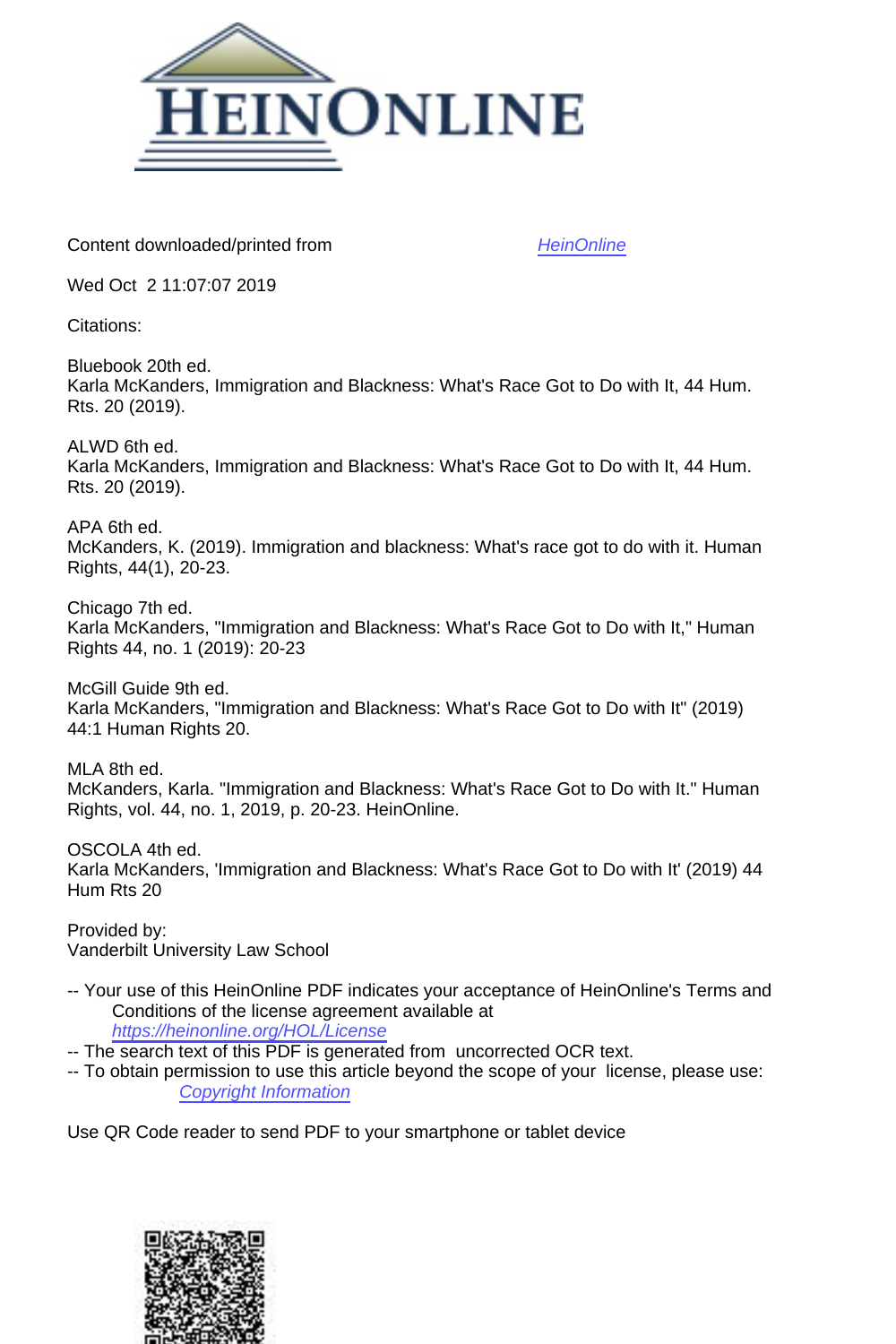# IMMIGRATION AND BLACKNESS What's Race Got to Do With It?

S. L and her daughter S.S. entered the United State<br>to apply for asylum in No<br>church helped them flee persecution s. L and her daughter S.S. entered the United States to apply for asylum in November 2017. The Catholic from their home country. They traveled through 10 countries over four months and requested asylum when they legally presented themselves at a port of entry near San Diego.

Ms. L entered California along with her seven-year-old daughter, S.S. Her seven-year-old child was separated from her and moved to a children's facility in Chicago, Illinois, without her mother or anyone she knew. When the officers separated them, Ms. L could hear her daughter in the next room screaming for her. No one explained to Ms. L why they were taking her daughter away from her, where her daughter was going, or when she would next see her daughter. In February 2018, the American Civil Liberties Union filed a lawsuit, Ms. L. v. U.S. Immigration & Customs Enf't, challenging the separation. 302 F. Supp. 3d 1149 (S.D. Cal. 2018). The lawsuit exposed egregious government conduct in separating young children from their parents.

Many people are unaware that Ms. L, the face of the family separation case, is an asylum seeker of African descent from the Democratic Republic of the Congo. Immigration and blackness are obscured in immigration debates. Only recently have conversations surrounding immigration and race surfaced when Immigration and Customs Enforcement detained rapper 21 Savage and when Black Lives Matter Activist Opal Tometi wrote a New York Times op-ed on blackness and immigration.

#### **Nuances of Immigration**

Ms. L's case, 21 Savage, and Opal Tometi expose the nuances of immigration policy at the intersection of nationality and race that are often glossed over in media stories highlighting this administration's conBy Karla McKanders



African immigrants at the March for America immigration rally in Washington, D.C., (March 21, 2010)

tentious immigration policies. According to the U.S. Census, there are around 4.2 million black immigrants in the United States, and, of that number, around 600,000 are undocumented. Forty-nine percent of the foreign-born immigrant population of African descent is from the Caribbean. Statistics from the Department of Homeland Security demonstrate that at the intersection of immigration and race, immigrants of African descent are more likely to be detained and deported than other immigrants.

he increase in detention of immigrants of African descent is, in part, a result of racial profiling, which mirrors the overrepresentation of African Americans in the criminal justice system due to mass incarceration.

Failing to pay attention to the nuances of immigration law and policy and its impact on immigrants of African descent is dangerous in that it hinders a comprehensive understanding of how racism has operated in the U.S. legal system and how it continues to operate in many facets of immigration laws. This article examines the nuances at the intersection of race and immigration status. The goal is to

examine the impact of recent immigration policies on immigrants of African descent in order to highlight where the law operates in furtherance of the goal preventing the blackening and browning of America.

When we examine the history of immigration and its impact on immigrants of African descent, we learn how the law can amplify social norms and create a system that perpetuates tiered personhood—and how permitting discriminatory anti-immigrant laws and policies reinforces dangerous and divisive systems of oppression.

#### **The History of the Civil Rights Movement and the Intersections with Immigration Law**

here is a long history of the intersection of immigration, race, and civil rights in America. Immigration laws have operated in a manner to maintain homogeneity to the exclusion of immigrants of color. Immigration laws throughout America's history have traditionally utilized fear and exclusion to define what America should look like and have privileged some immigrant's over others.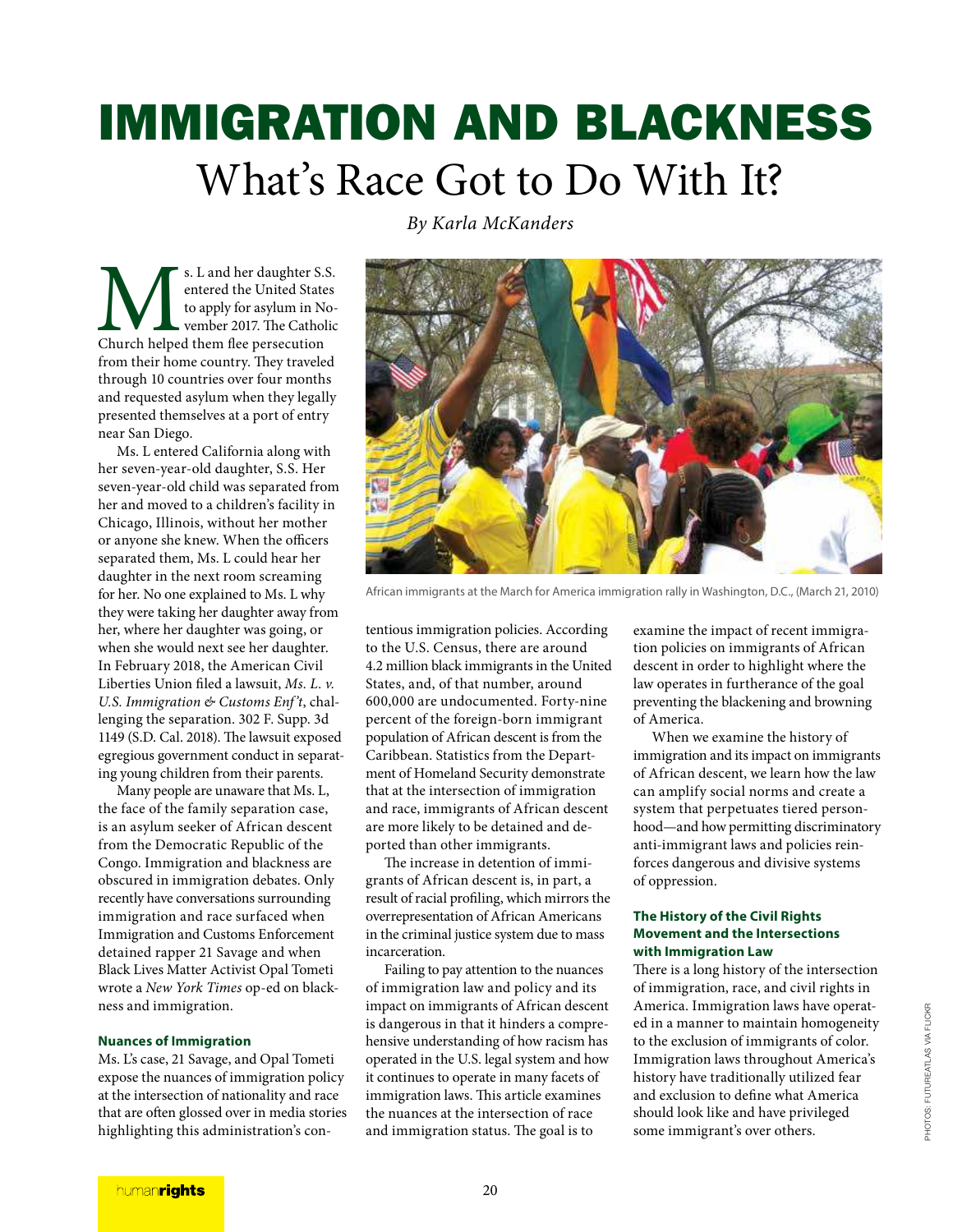he Immigration Act of 1924 required a quota system for nationalities—in which Japanese immigrants were banned and only a small number of eastern and southern European immigrants were permitted to enter, whereas Irish, Germans, and British immigrants were permitted to enter the United States in large numbers. he 1924 Act privileged European immigrants' migration to the United States.

At the height of the civil rights movement, the 1965 Immigration and Nationality Act (INA) was passed. In enacting the INA of 1965, Congress eliminated the quota system based on national origin. It was Congress' intent to equalize immigration opportunities for groups previously subjected to discriminatory immigration laws and practices. In signing the Act, President Lyndon B. Johnson stated:

his system [referring to the quota system in place] violates the basic principle of American democracy the principle that values and rewards each man on the basis of his merit as a man. It has been un-American in the highest sense, because it has been untrue to the faith that brought thousands to these shores even before we were a country.

President Lyndon B. Johnson's Remarks at the Signing of the Immigration Bill Liberty Island, New York, October 3, 1965.

Taking cues from the civil rights movement, the 1965 Immigration and Nationality Act banned national quotas and shited to an immigration system based on family unity and skilled laborers. As we examine the Trump administration's immigration policies, it is important to keep in mind how America's history of immigration policies has traditionally operated to the exclusion of immigrants of color.

#### **Impact of Trump Administration's Immigration Policies on Immigrants of African Descent**

he Trump administration's immigration policies are reminiscent of the pre-1964 race-based immigration policies that attempted to exclude immigrants of color. Since 2016, the Trump administration has followed through on its promise to make America great again by signing Executive Orders that restrict immigration from

Africa, the Middle East, Central America, and Latin America. The ultimate goal is to shape what America looks like and prevent the blackening and browning of America. he administration's policies have resulted in skyrocketing rates of deportations of migrants from African countries.

The administration has promoted racist narratives, asking why migrants from "shithole countries" are coming to the United States. Senator Durbin stated that the president made these comments in a White House meeting with 23 members of Congress. He allegedly repeatedly referred to Haiti and African countries as "shitholes," stating the United States should get more people from countries like Norway to migrate to the United States.

#### **Haitian Immigrants**

In National Association for the Advancement of Colored People (NAACP) v. U.S. Department of Homeland Security, the NAACP filed a lawsuit against the administration ater it sought to cancel temporary protected status (TPS) for Haiti. 1:18-cv-00239-MJG (D. Md. Jan. 25, 2018). TPS is a temporary form of relief granted to immigrants who cannot return to their home country due to ongoing armed conflicts, environmental disasters, or epidemics. The NAACP, along with Haitian organizations, alleged that the Department of Homeland Security (DHS) violated the Fith Amendment's due process clause when it rescinded TPS for Haitians. In the recent trial that took place, the NAACP argued that "the termination of TPS for Haiti was based on President Donald Trump's 'categorical and defamatory assertions about all Haitians,

which the Haitian TPS recipients were given no opportunity to challenge.'" The lawsuit alleged that the president's statements, coupled with the fact that the conditions in Haiti that gave rise to the original January 2010 TPS designation continue to exist, demonstrate a discriminatory motive.

Ramos, et al. v. Nielsen, also challenged the president's motives in terminating TPS. 321 F. Supp. 3d 1083 (N.D. Cal. 2018). In October 2018, the U.S. District Court for the Northern District of California enjoined DHS from implementing and enforcing the decision to terminate TPS for Sudan, Nicaragua, Haiti, and El Salvador. The court ruled that:

the administration was guided by racism—not a sober consideration of the facts on the ground—when it canceled Temporary Protected Status designations for El Salvadoran, Haitian, Sudanese, and Nicaraguan escapees from political and natural disasters.

While the TPS injunction in the Northern District of California is a small step in challenging the president's discriminatory motives and public declarations, the president, claiming sweeping authority over immigration, has invoked national security as a shield against any discriminatory public statements on immigration he makes. The decision in  $NAACP$  v. DHS is forthcoming. The forthcoming opinion will determine whether the same deference to immigration and national security that the U.S. Supreme Court upheld in Trump v. Hawaii, 138 S.

Ct. 2392 (2018), will operate to uphold the president's decision to rescind TPS.

**Somali Immigrants Have Had the Highest Immigration Arrest Rate under the Trump Administration** he Pew Research Center found that even though there has been a drop in the overall numbers of removals, the



Around 500 people gathered in St. Paul, Minnesota, to march in support of immigrants and protest Republican President Donald Trump's immigration policies (January 20, 2018).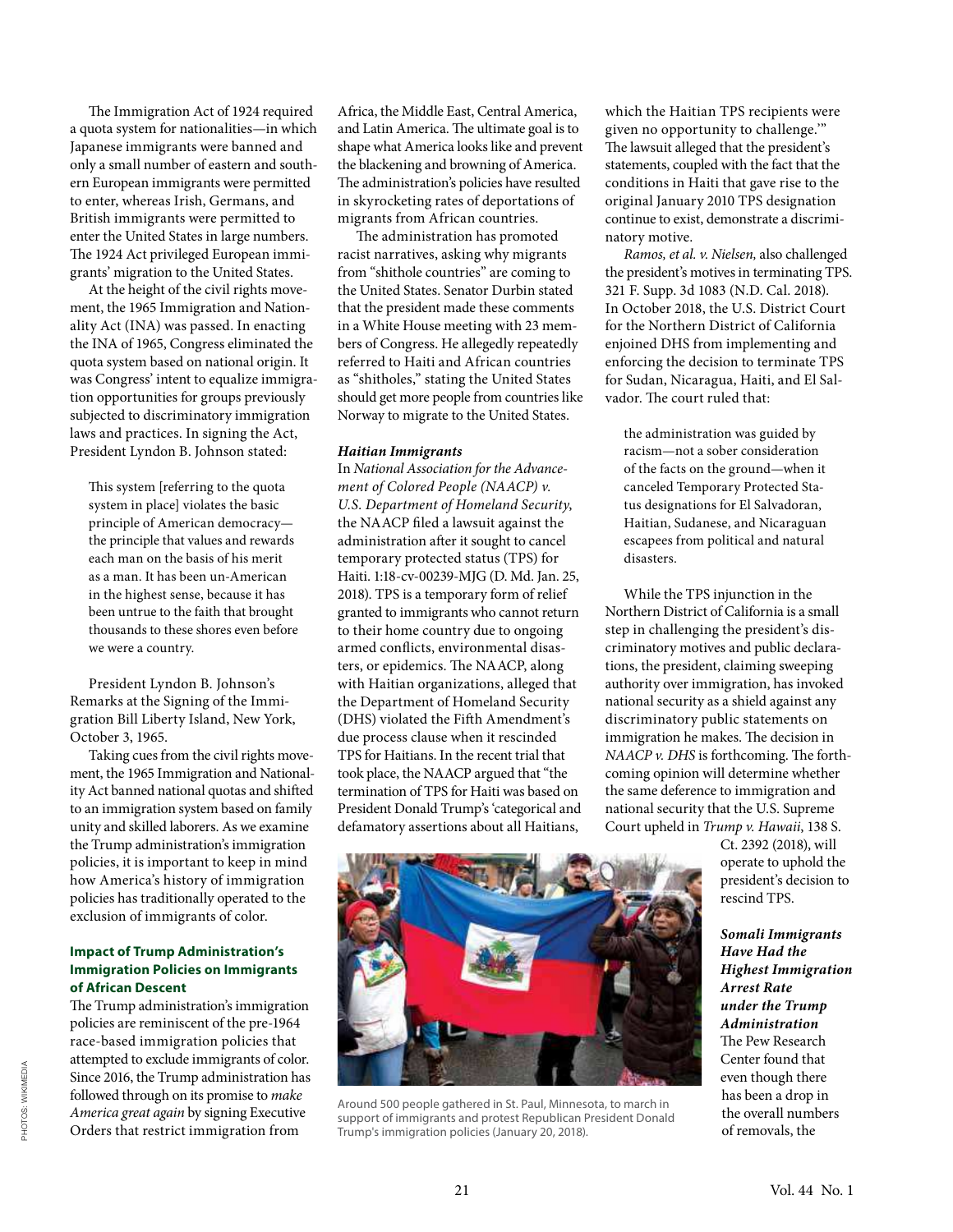**Black immigrant population in the U.S. rose to 4.2 million in 2016** Total foreign-born black population in the U.S. in thousands



Note: In 2000 and later, foreign-born blacks include single-race black and multiracial blacks, regardless of Hispanic origin. Prior to 2000, blacks include only single-race blacks, regardless of Hispanic origin because a multiracial option was not available.

Source: Pew Research Center tabulations of the 2016 American Community Survey (1% IPUMS) and the 1980, 1990, and 2000 censuses (5% IPUMS).

removal of African nationals from the United States increased in 2017. Somali, in addition to Libya, Chad, and Sudan, were African countries on the president's travel ban list.

In 2017, Somali nationals experienced the highest rate of removal. Last year, a class action lawsuit Ibrahim v. Acosta, 326 F.R.D. 696 (S.D. Fla. 2018), was filed on behalf of 92 Somali men and women who were being subject to deportation. he Miami New Times euphemistically called their deportation flight "Deported by ICE on a Slave Ship." Somalis say they were shackled and beaten for almost two days, including over 20 hours when the plane sat on the runway in Dakar, Senegal. he lawsuit cited U.S. asylum law and the Refugee 1952 Convention, which the United States ratified in 1980. The Convention forbids the removal of individuals to countries where they would face a likelihood of persecution or torture. Under the lawsuit, a preliminary injunction was granted staying the removal of the Somali nationals until they were provided an opportunity to apply for reopening of their deportation orders and relief under the Refugee Convention.

**Administration's Migrant Protection Protocols᾿ Impact on Immigrants of African Descent in the "Migration Caravan"** On January 28, 2019, the administration, through an Executive Order and emergency federal regulations, instituted a policy where asylum seekers must wait in Mexico to apply for asylum in the United States. Notice of Availability for Policy Guidance for Implementation of the Migrant Protection Protocols, by the Homeland Security Department on 01/28/2019, FR Doc. 2019-03541 Filed 2-27-19. The policy implements into law unwritten policies that this administration has been informally enforcing at the border.

his past December, two students from Vanderbilt Law School, where I direct the Immigration Practice Clinic, traveled with me to the Mexican border at Tijuana to volunteer to provide legal assistance to refugees. Refugees waiting to apply for asylum at the border included Central Americans as well as a significant number of Haitians and migrants from African countries. The last day I was there, I led a team of lawyers providing consultations to women and children asylum seekers at a shelter. In particular, we assisted a woman (whose identifying information has been omitted to preserve confidentiality) from a West African country.

his West African country is known for its political instability, which has caused forced migration due to unrest, torture, and abuse by security forces, including in military and unofficial detention facilities. he West African asylum seeker was raped by government security forces who were responding to unrest. She immediately researched visa-free countries to which she could apply, got on a flight to South America, and, through the generosity of many people, made her way to the U.S.-Mexico border. When she arrived at the U.S. border in November 2018, prior to the implementation of the administration's Migrant Protection Protocols, she could not walk up to the border and apply for asylum. There was a list controlled by refugees with oversight from Mexican migration authorities, "Los Beta." Los Beta would approach the U.S. border each day and obtain a number from U.S. Customs and Border Protection on how many asylum seekers they were taking that day. She had a three-month wait in the women's shelter before she could even approach the border.

As I counseled her about the process,

what to expect when she approached the border, and to expect to be detained during her asylum application, she began to cry. She had experienced a triple trauma—in her country of origin, migrating to the United States, and the shock of not finding any protection when she reached the border.

his woman's story demonstrates the direct impact of the Trump administration's policies and the operation of once informalized structures now formalized through the Migrant Protection Protocols. he administration's policies bypass the INA's established protections that provide a right to apply for asylum and prevent the removal of individuals facing persecution in accordance with the Refugee Convention to which the United States is a signatory.

#### **Civil Rights and Immigration**

At diferent times and in difering degrees in the history of the United States, the law has functioned to perpetuate tiered personhood based on race or ethnicity. The concept of personhood is "a placeholder for deeper concepts that ground our [society's] moral intuitions about human rights." A "person" is defined as any being whom the law regards as capable of rights and duties. Thus, personhood rights are those rights granted regardless of citizenship status. While the Fourteenth Amendment provides that all persons are entitled to equality under the law, this constitutional requirement can be bypassed, essentially by defining certain immigrants as nonpersons based on diferences between the dominant and subordinate groups.

his administration's statements coupled with its immigration policies operate as more than just a proscription on who can immigrate to the United States. The discriminatory statements and implementation of those statements have reinforced a tiered system of personhood.

We must be aware, as Martin Luther King Jr. stated, that we are all tied together in an "inescapable network of mutuality" that binds all of our stories together. In her dissent in the travel ban case, Justice Sonia Sotomayor made an analogy between the federally sanctioned internment of Japanese Americans in concentration camps in 1942 and cautioned:

By blindly accepting the Government's